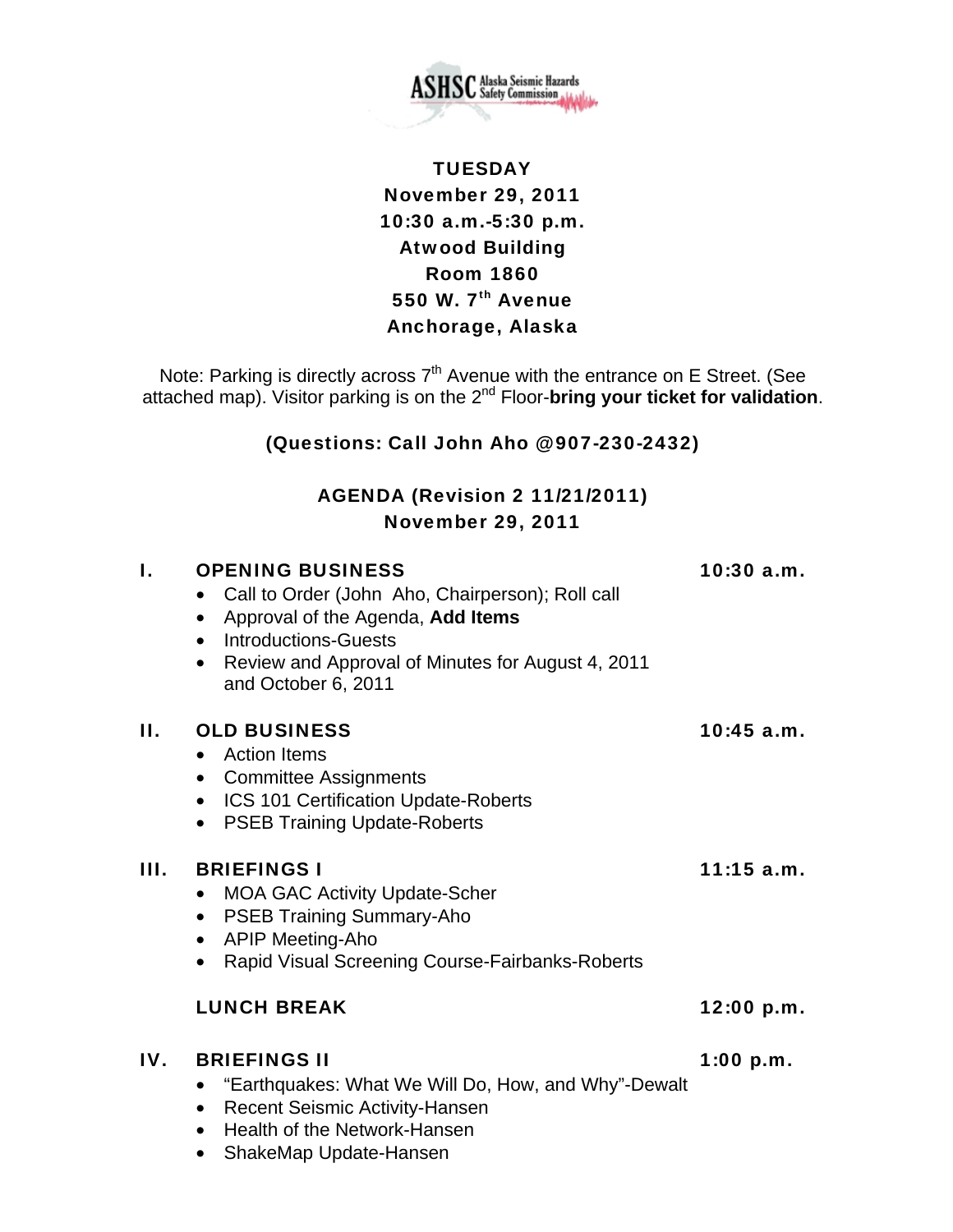# November 29, 2011-Continued

**ASHSC** Alaska Seismic Hazards

#### V. MEETINGS OF INTEREST 2:00 p.m.

- Annual AGU Meeting, December 5-9, 2011, San Francisco, CA
- PSEB Training, December 6-7, 2011, Anchorage, AK
- EERI Annual Meeting in conjunction with the National Earthquake Conference. April 10-14, 2012, Memphis, TN
- WSSPC Meeting, April 10-14, 2012 Memphis, TN
- SSA 2012 Annual Meeting, April 17-19, 2012, San Diego, CA
- Tsunami Operations Workshop, November, 2012, Seward, AK
- $\bullet$  10<sup>th</sup> U.S. National Conference on Earthquake Engineering, 2014, Anchorage, AK

#### VI. COMMITTEE MEETINGS 2:15 p.m.

- Insurance-*White*, Aho, Carver, Bennett, Kelly 2:15-3:00 p.m.
- Hazards Identification-*Koehler*, Carver, Hansen, 3:30-4:15 p.m. Scher, Aho
- Earthquake Scenario-*Carver*, Aho, Cassidy, 4:15-5:00 p.m. Scher, Roberts, Hansen, Koehler, Kelly

### VII. MEETING TO BE CONTINUED 11/30/2011 at 8:00 a.m.



- 
- 
- 
- 
- 
- -
	- -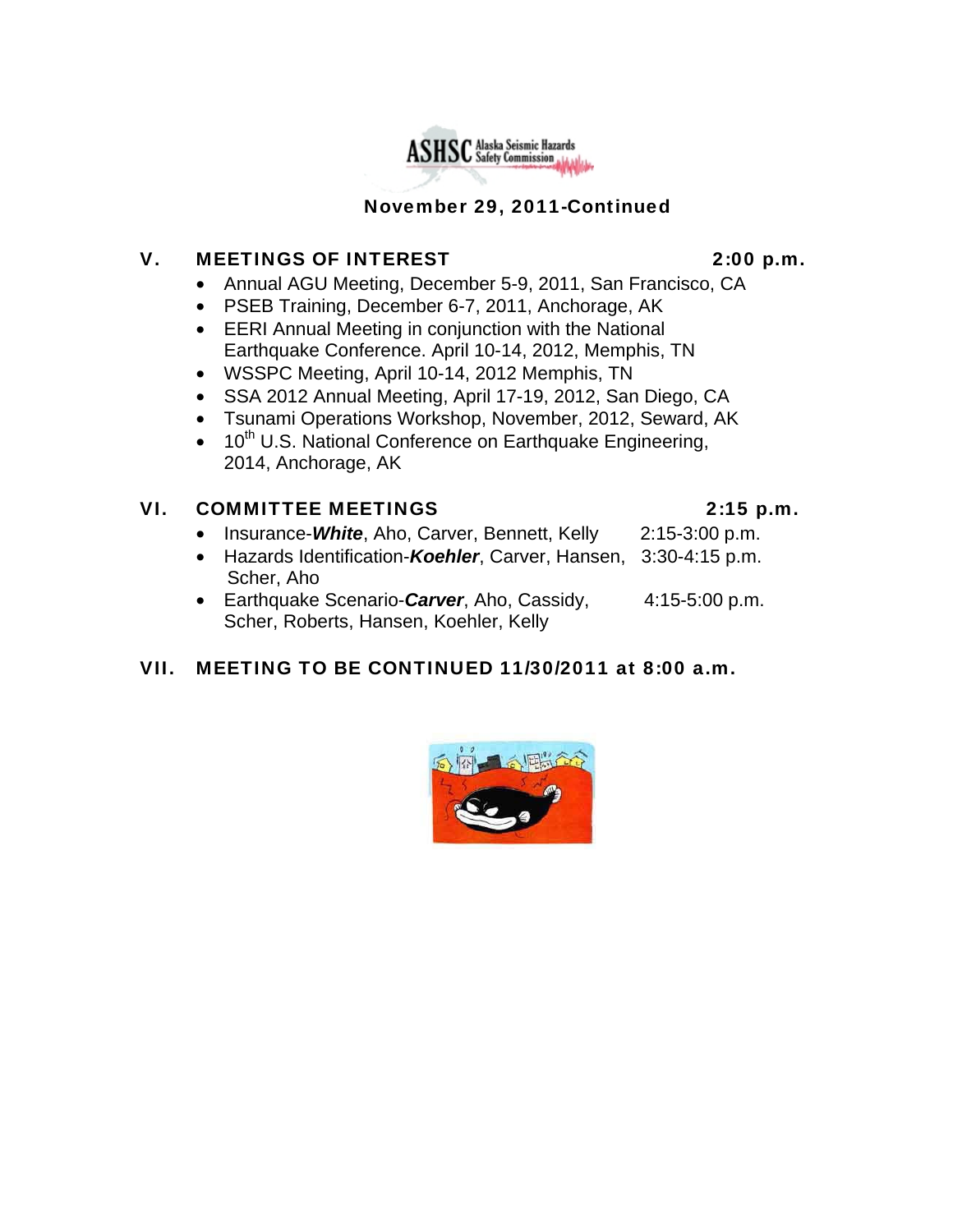

# WEDNESDAY November 30, 2011 8:00 a.m.-4:00 p.m. Atwood Building Room 1860 550 W.  $7<sup>th</sup>$  Avenue Anchorage, Alaska

Note: Parking is directly across 7<sup>th</sup> Avenue with the entrance on E Street. Visitor parking is on the 2nd Floor-**bring your ticket for validation**.

#### (Questions: Call John Aho @ 907-230-2432)

### AGENDA

#### November 30, 2011 (Revision 2 11/21/2011)

#### **I.** OPENING BUSINESS 8:00 a.m.

- Call to Order (John Aho, Chairperson); Roll call
- Approval of the Agenda, **Add Items**
- Introductions-Guests

#### II. CRITICAL DEADLINES 8:15 a.m.

- ASHSC Report to WSSPC TBD
- ASHSC Strategic Plan December 15, 2011
- Committee Chairs Summary December 15, 2011
- 2011 Report to Legislature-Draft December 31, 2011
- 2011 Report to Legislature-Final January 15, 2012
- Legislative Trip **January**, 2012

#### III. BRIEFINGS II 8:30 a.m.

- ADHS&EM Earthquake & Tsunami Program-Roberts
- Geology of the 2011 Tohoku-Oki Tsunami, Sendai, Japan-Witter

#### BREAK 9:45 a.m.

### III. BRIEFINGS II (Continued) 10:00a.m.

• Fire Marshall's Role as State Building Official-Nicolello